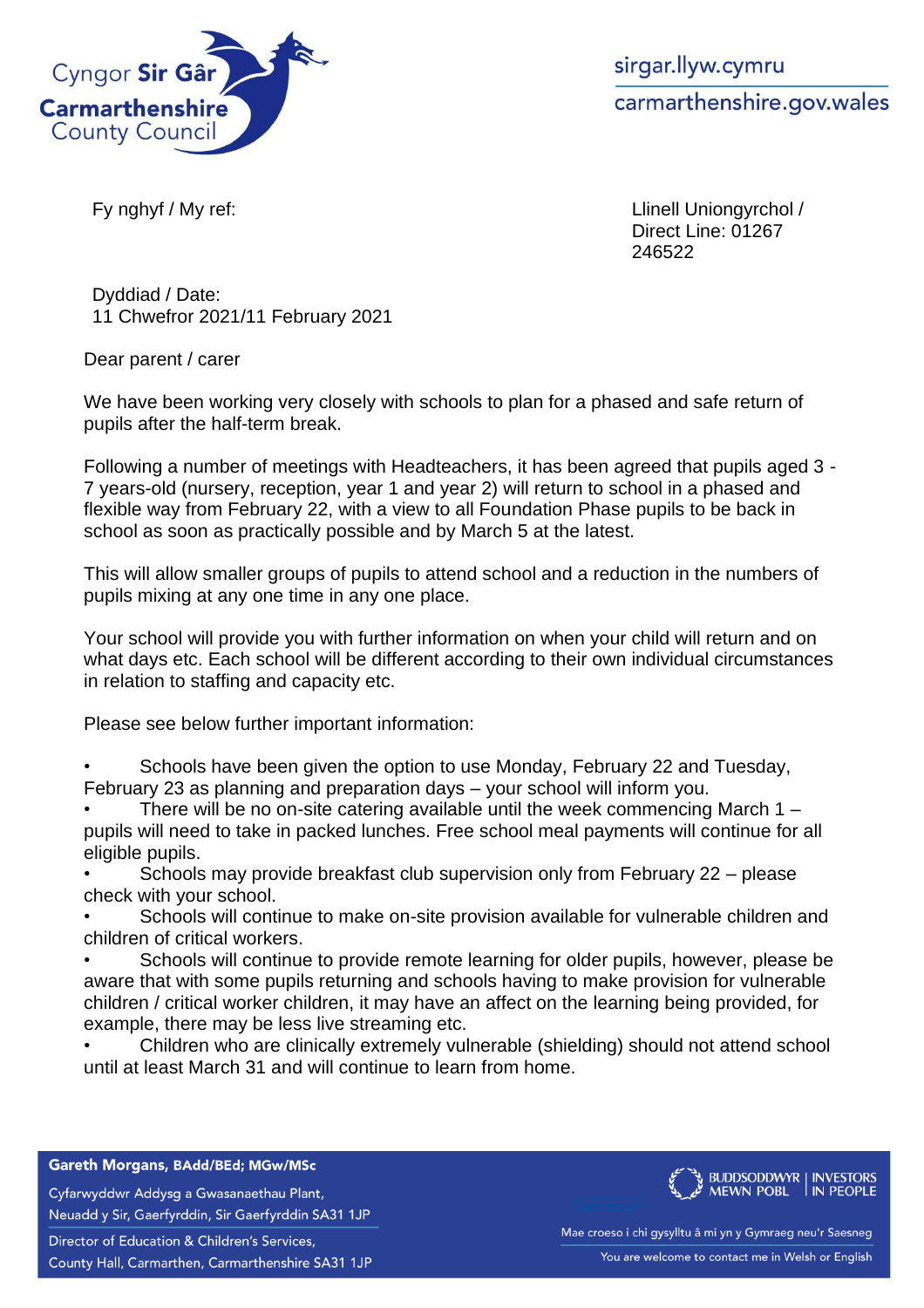

Please be assured that the safety of both pupils and staff is our main priority, and we have robust health and safety measures in place, which are consistent with the measures identified in the most recent scientific advice.

These include:

• Staggered start and finish times to reduce congestion around school gates at dropoff and collection times

- Effective and frequent hand-washing/sanitising
- Wearing of face coverings (where appropriate)
- Managing movements around the school to reduce contacts
- Ventilation in classrooms via open windows/air conditioning
- 2m social distancing between adults at all times
- Maintaining pupils in consistent contact groups/classroom bubbles
- High levels of effective cleaning

Staff and pupils to stay at home if they have symptoms, have tested positive or are required to self-isolate

Effective management of symptomatic pupils / staff at school

Research shows that transmission rates between children and other children, and children and adults in schools is very low; and transmission is more likely in households or via community-based activities for example, sleepovers, children's parties, parents meeting in other homes etc.

Children should not be mixing outside of the classroom environment and contact groups/classroom bubbles only apply within the school setting.

Wales is still in the highest level of restrictions and the 'stay at home' requirements must be adhered to. It is extremely important that we all continue to follow the guidance around hand-washing, social distancing and face coverings. We cannot reiterate how important this is to reduce transmission within our communities.

Please remember:

- Only one parent to drop-off/collect children
- Wear face coverings (unless exempt)

• Do not gather at the school - leave as soon as you have dropped off/collected your children

- Maintain a minimum of 2m social distance from other adults including school staff
- Do not to attend school if self-isolating or you have any symptoms
- Do not enter the school grounds without permission (unless in an emergency)

Gareth Morgans, BAdd/BEd; MGw/MSc

Cyfarwyddwr Addysg a Gwasanaethau Plant, Neuadd y Sir, Gaerfyrddin, Sir Gaerfyrddin SA31 1JP

Director of Education & Children's Services, County Hall, Carmarthen, Carmarthenshire SA31 1JP



Mae croeso i chi gysylltu â mi yn y Gymraeg neu'r Saesneg You are welcome to contact me in Welsh or English